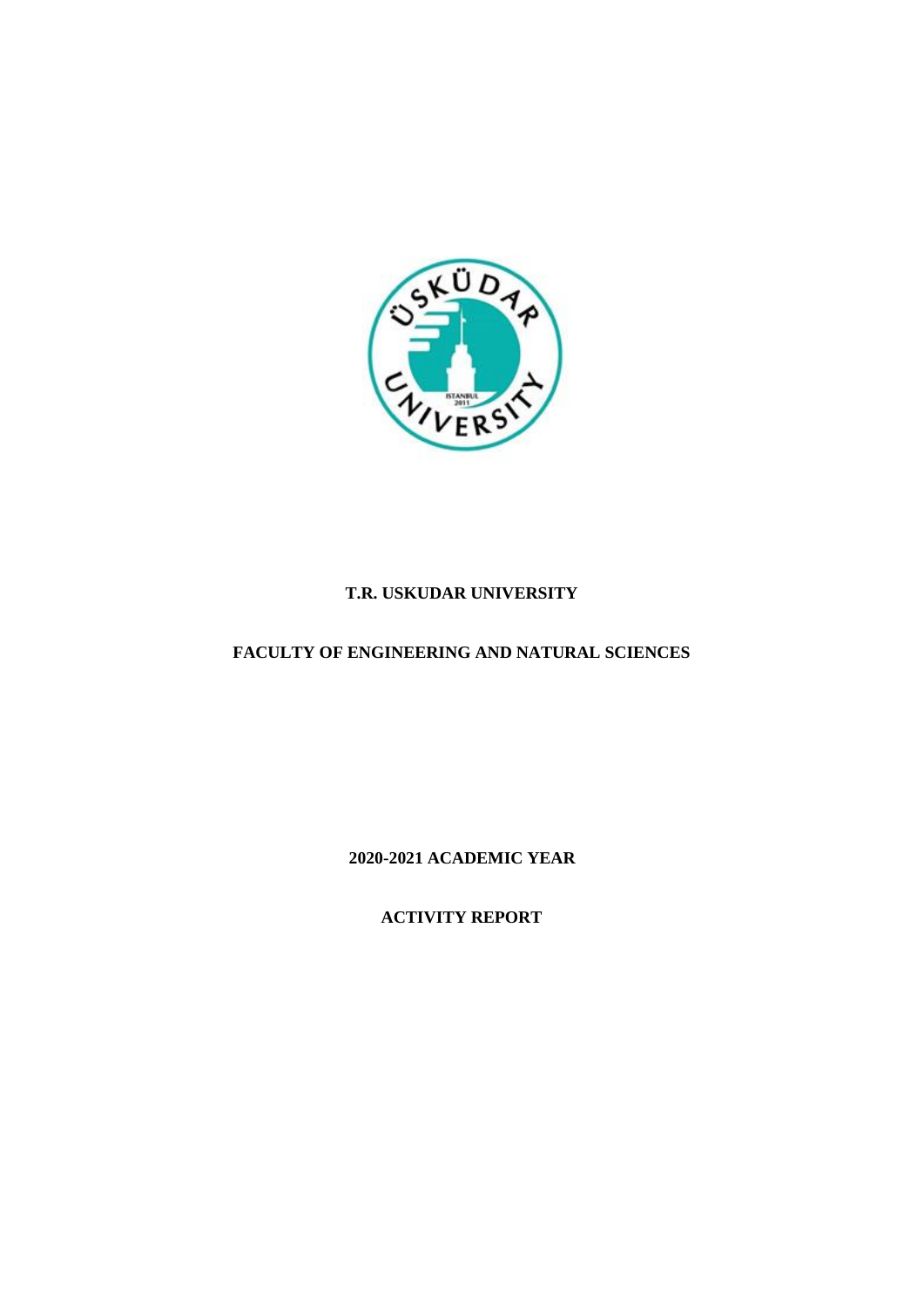## **CONTENTS**

## **PRESENTATION**

### **I. GENERAL INFORMATION**

- 1. Mission and Vision
- 2. Information on Administration
	- 2.1. Physical Structure
	- 2.2. Laboratories
	- 2.3. Structure of Management and Administrative Units
	- 2.4. Management of Resources
	- 2.5. Information Management System
	- 2.6. Quality of Services Provided Outside the Organization
	- 2.7. Informing the Public
	- 2.8. Effectiveness and Accountability of Management

## **II. EDUCATION SERVICES**

- 1. Quantity of Students Belonging to the Departments of Our Faculty
- 2. Accreditation Documents
- 3. Erasmus Consulting
- 4. Student Feedbacks
	- 5.1. Meetings with the Rector
	- 5.2. Student Surveys

## **III. ACADEMIC ACTIVITIES**

- 1. Research Strategy and Goals
- 2. Research Resources
- 3. Monitoring and Improvement of Research Performance
- 4. Academic Publications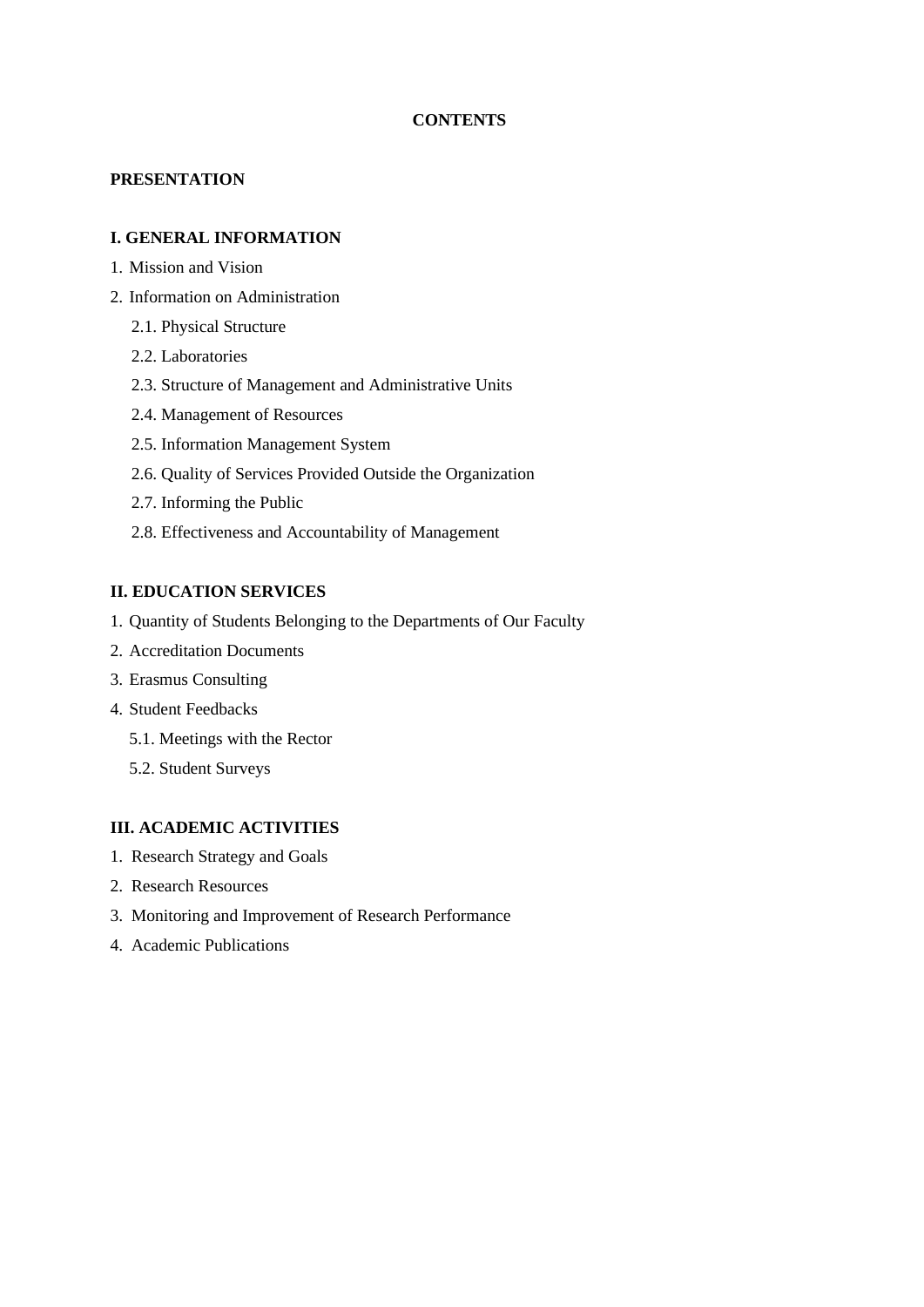#### **PRESENTATION**

The Faculty of Engineering and Natural Sciences within Uskudar University, which is a thematic university in the field of behavioral health and sciences, makes interdisciplinary research and studies with the participation of other faculties, taking advantage of the 16-year experience of the NPISTANBUL Brain Hospital. Our faculty, which shapes its applications in the field of basic sciences around the theme of health sciences, started its education and training activities in the 2012-2013 academic year with the aim of producing and disseminating patents, projects, products producing added value on a national and international scale.

#### **I. GENERAL INFORMATION**

#### **1. Mission and Vision**

Our mission is to provide graduates with high-quality education in the field of engineering and equipment that can work in fields such as medicine, pharmaceutical science and neuropsychiatry, to ensure that they continue to practice and develop their competent professions to meet the ever-changing needs of society. Innovation, excellence and diversity in research are the indispensable source of our mission. And it is built on strong cooperation with the experience of NPISTANBUL Neuropsychiatry Hospital. Our faculty encourages the lifelong entrepreneurial spirit of students and academic staff and strives to provide a learning environment that promotes innovation, development, ethical practice and awareness of responsibility to society. Our faculty is also based on a culture of respect for the individual's abilities while aiming to explore the diversity and creativity of individuals and to provide opportunities to benefit from their engineering and applied technologies.

Our vision is; biotechnology, genetics, brain mapping, behavioral sciences, disease prevention, health, diagnosis, treatment, rehabilitation and health informatics will take a leading and exemplary role in the coming years in cooperation with NPISTANBUL Neuropsychiatry Hospital to meet the leading and important social needs of the new era.

#### **2. Information on Administration**

#### **2.1. Physical Structure**

Our Dean's Office provides education and training for undergraduate students in its building at the University's Central Campus.

#### **2.2. Laboratories**

1) Forensic Sciences Practice Hall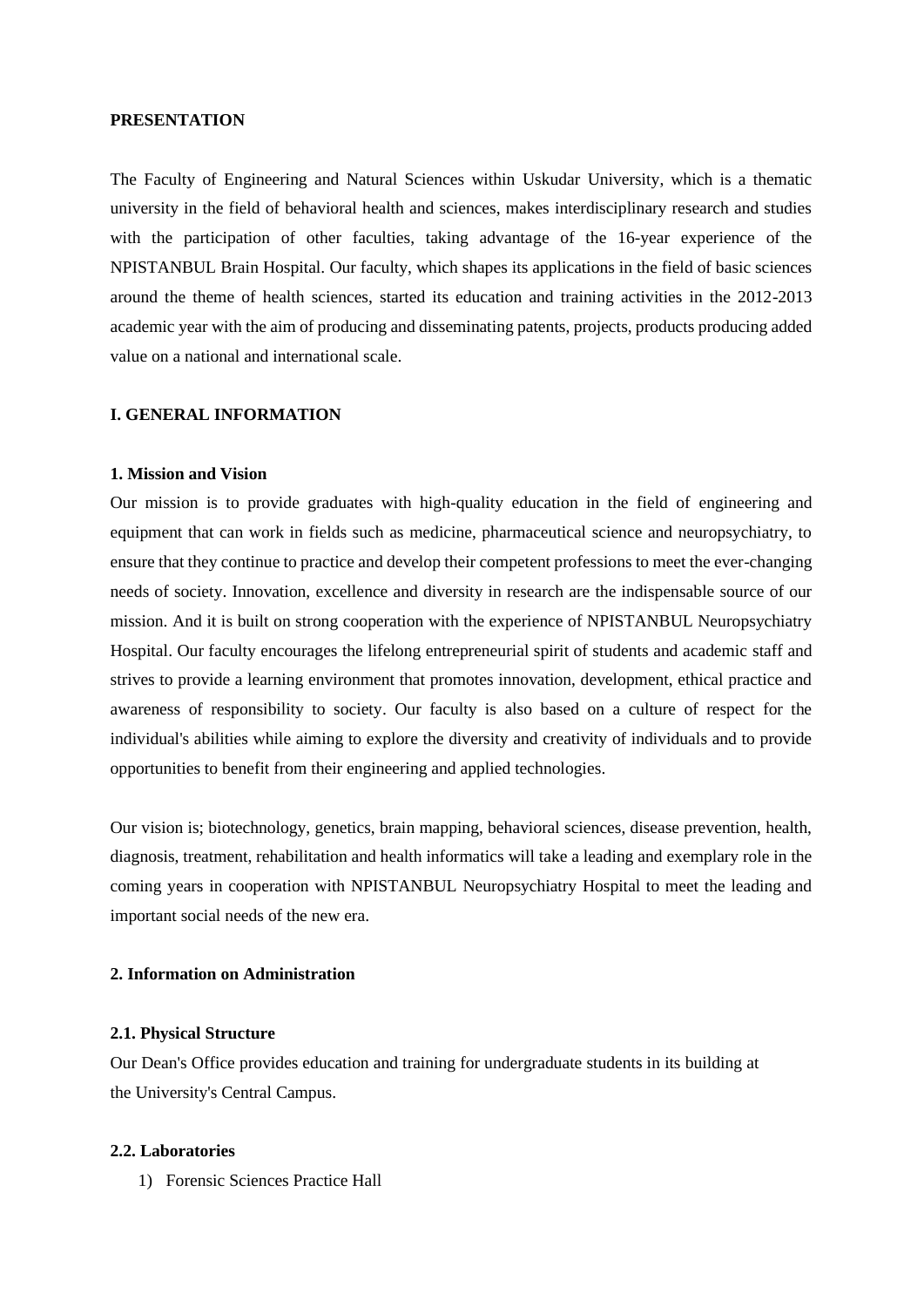- 2) Forensic Biology and Genetics Laboratory
- 3) Forensic Physics Laboratory
- 4) Forensic Chemistry Laboratory
- 5) Computer Laboratory
- 6) Biomedical Technology Laboratory
- 7) Fundamental and Applied Bioengineering Laboratory
- 8) Electronic Circuits Laboratory
- 9) Electroneurophysiology Laboratory
- 10) Physics Laboratory
- 11) Communication Laboratory
- 12) Cell Culture Laboratory
- 13) Advanced Protein Analysis Laboratory
- 14) Advanced Toxicology Analysis Laboratory
- 15) Chemistry Laboratory
- 16) Chemical Engineering Laboratory
- 17) Clinical Pharmacogenetics Laboratory
- 18) Clinical Neuroscience Laboratory
- 19) Cognitive Neuroscience Laboratory
- 20) Cognitive Rehabilitation Laboratory
- 21) Mac Lab
- 22) Microbial Biotechnology Research Laboratory
- 23) Molecular Biology and Genetics Laboratory
- 24) Neurobiofeedback Laboratory
- 25) Neuropsychopharmacology Application and Research Center (NPFUAM) Neurochemistry Laboratory
- 26) Neuropsychology Laboratory
- 27) Neurotechnology and Bioinformatics Laboratory
- 28) Digital Systems Laboratory
- 29) Basic Biology and Microscope Laboratory
- 30) Production Systems and Automation Laboratory

#### **2.3. Structure of Management and Administrative Units**

Our faculty has been structured in accordance with the Academic Organization Regulation in Universities, which regulates the relationship of sub-units with higher units regarding the academic organization, functioning, duties, powers, and responsibilities of the university units stipulated in the Higher Education Law, Nr. §2547.

According to these;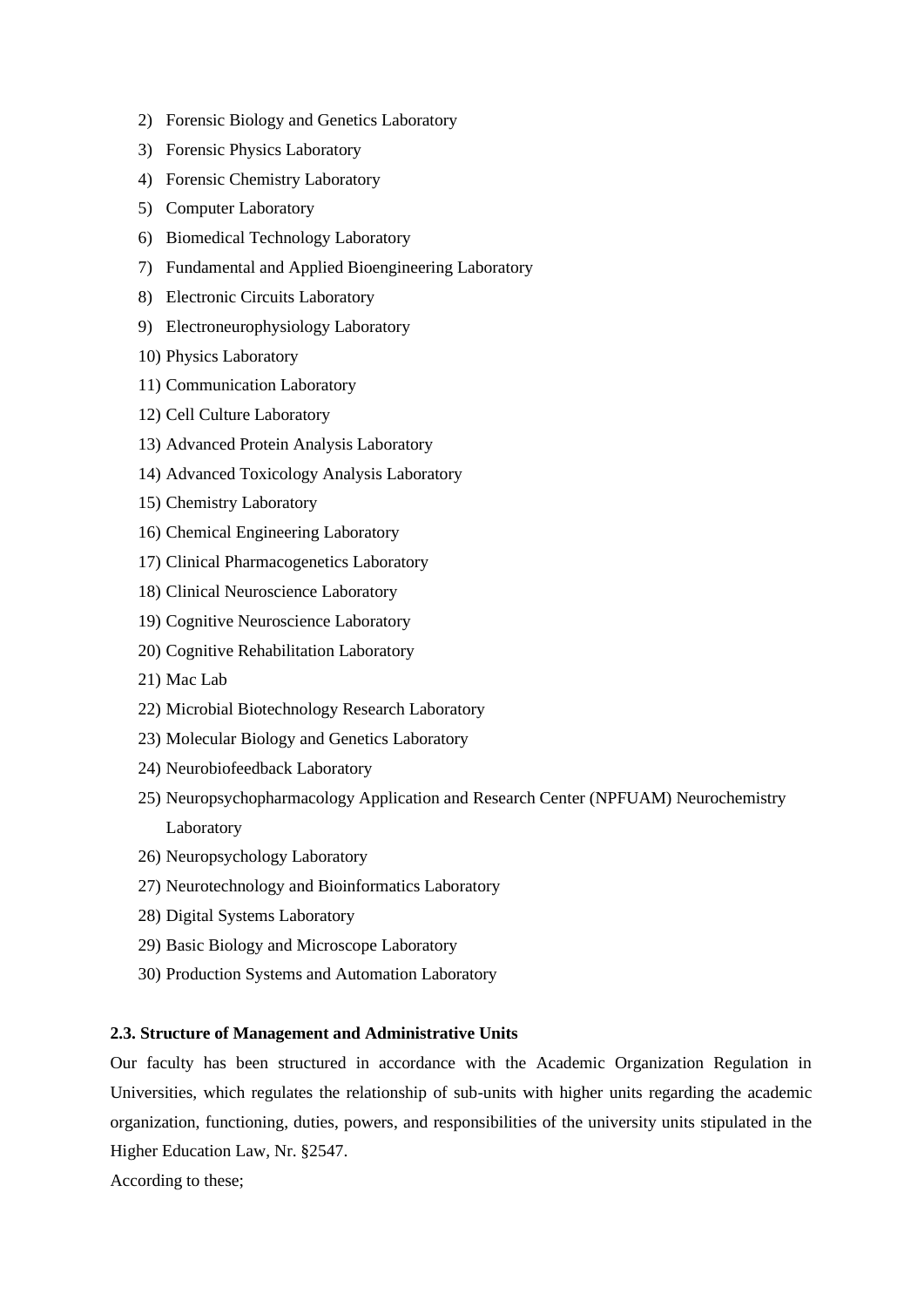#### **Dean**

The dean, who is the representative of the faculty and its units, is elected by the Higher Education Council for three years from among three professors from within or outside the university proposed by the rector and appointed by the normal procedure. The dean whose term has expired can be reassigned. The dean chooses a maximum of two members of the faculty's salaried faculty members as vice dean to assist him in his studies. Vice deans are appointed by the dean for a maximum of three years. The dean may change his assistants if he deems necessary. When the dean's duty ends, the duty of his assistants ends as well. When the dean is not on duty, one of his assistants acts. If the mandate lasts more than six months, a new dean will be appointed.

#### Duties, powers and responsibilities:

(a) To chair the faculty boards, to implement the decisions of the faculty boards and between faculty units ensure regular work,

(b) To report to the rector at the end of each academic year and when requested, on the general situation and functioning of the faculty,

(c) To inform the rectorate of the faculty's appropriation and staff needs along with its justification, and to submit the proposal regarding the faculty budget to the rector's office after taking the opinion of the faculty executive board,

(d) To perform general supervision and control over the units of the faculty and staff at all levels,

(e) To perform other duties as best given to by laws and regulations.

In the rational use and development of the teaching capacity of the faculty and its affiliated units, taking security measures when necessary, providing the students with the necessary social services, regular execution of education, scientific research and publication activities, supervision and control of all activities, first degree responsible to the rector in getting the results.

| Dean                     | Prof. Dr. Osman Çerezci  | osman.cerezci@uskudar.edu.tr    |
|--------------------------|--------------------------|---------------------------------|
| Vice-Dean                | Prof. Dr. Gökhan Apaydın | gokhan.apaydin@uskudar.edu.tr   |
| Vice-Dean                | Prof. Dr. Burhan Pektas  | burhan.pektas@uskudar.edu.tr    |
| <b>Faculty Secretary</b> | Lokman Celik             | lokman.celik@uskudar.edu.tr     |
| <b>Faculty Assistant</b> | Ayşe Seda Peridar        | ayseseda.peridar@uskudar.edu.tr |

#### **Faculty Board**

Under the chairmanship of the dean, the faculty board consists of the heads of the departments affiliated to the faculty and the directors of the institutes and schools affiliated to the faculty, if any, and three faculty members to be elected by the faculty professors for three years, two to be chosen by the associate professors, and one faculty member to be elected by the assistant professors among themselves. The faculty board holds its regular meetings at the beginning and end of each semester. The dean calls the faculty board for a meeting whenever it deems necessary.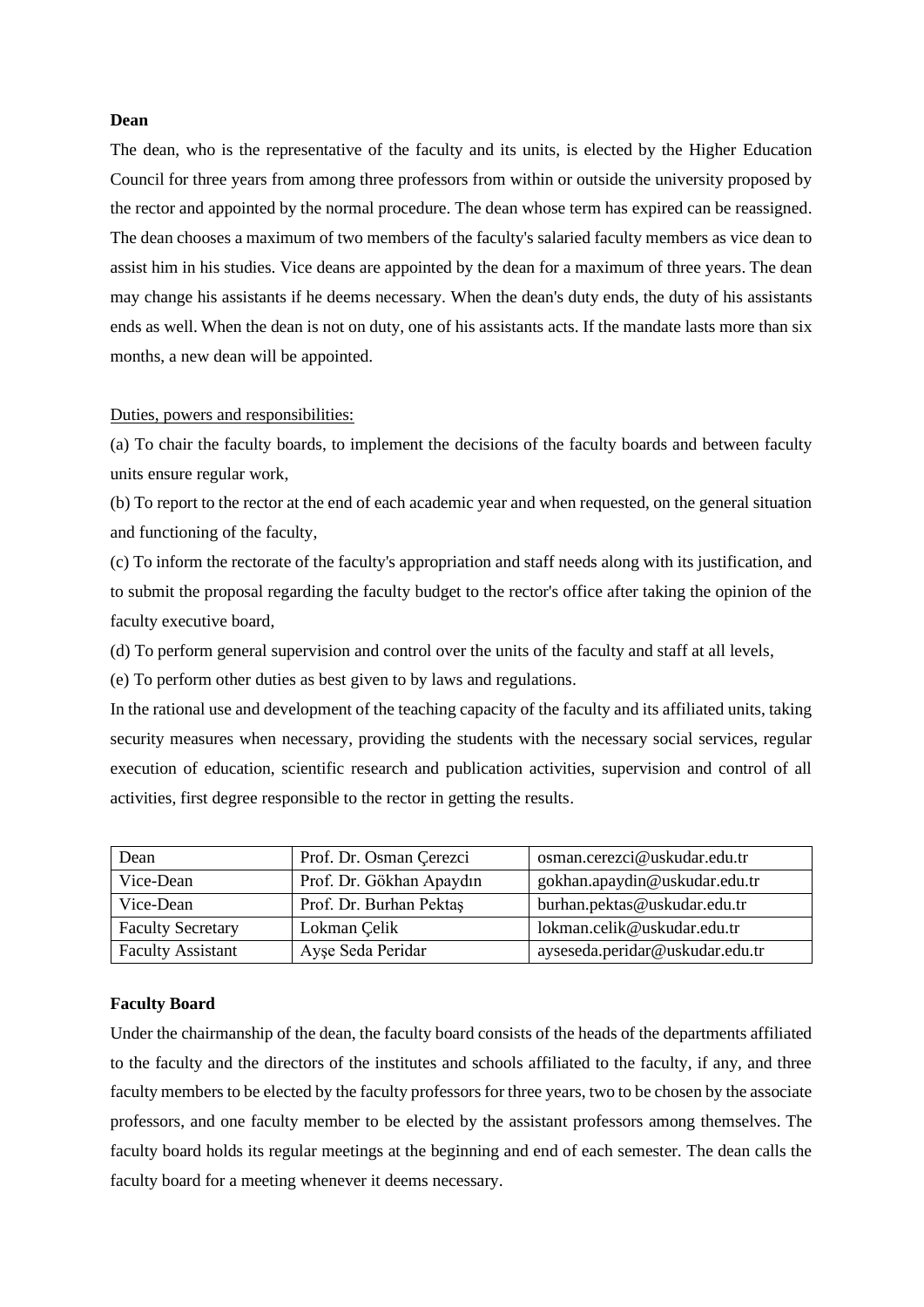Duties: The faculty board is an academic body and performs the following duties:

1. To decide the educational, scientific research and publication activities of the faculty and the

principles related to these activities, plan, program and education calendar,

2. Choosing a member of the faculty board,

3. To perform other tasks given by laws and regulations.

| Prof. Dr. Osman CEREZCİ              | Dean                                                            |
|--------------------------------------|-----------------------------------------------------------------|
| Prof. Dr. Sevil ATASOY               | <b>Head of Forensic Sciences</b>                                |
| Prof. Dr. Muhsin KONUK               | Head of Molecular Biology and Genetics (English) Department     |
| Prof. Dr. Şaban Selim ŞEKER          | Head of Electrical-Electronics Engineering (English) Department |
| Prof. Dr. Serhat ÖZEKES              | Head of Computer Engineering (English) Department               |
| Prof. Dr. Mehmet SAVSAR              | Head of Industrial Engineering (English) Department             |
| Prof. Dr. Selahattin GÜLTEKİN        | Head of Chemical Engineering (English) Department               |
| Assoc. Prof. Belkis ATASEVER ARSLAN  | Head of Molecular Biology and Genetics (Turkish) Department     |
| Assoc. Prof. Türker Tekin ERGÜZEL    | Head of Software Engineering (English)                          |
| Asst. Prof. Tuba SEVİMOĞLU           | Head of Bioengineering (English) Department                     |
| Prof. Dr. Elif ERHAN                 | Professor Representative Member                                 |
| Prof. Dr. Tunç ÇATAL                 | Professor Representative Member                                 |
| Prof. Dr. Burhan PEKTAS              | Professor Representative Member                                 |
| Assoc. Prof. Emel SERDAROĞLU KAŞIKÇI | <b>Associate Professor Representative Member</b>                |
| Assoc. Prof. Aylin YALÇIN SARIBEY    | Associate Professor Representative Member                       |
| Asst. Prof. Vildan ENİSOĞLU ATALAY   | Asst. Prof. Representative Member                               |
| Lokman CELİK                         | Faculty Secretary / Rapporteur                                  |

#### **Faculty Governing Board:**

Faculty governing board, consists of three professors, two associate professors and an assistant professor who the faculty board will choose for three years under the chairmanship of the dean. Faculty governing board meets upon the call of the dean. The board of directors may set up temporary working groups, educational coordinatorships and issue their duties if it considers for necessary.

Duties: The Faculty Governing Board is an organ of decal in administrative activities and makes the following tasks:

1. To assist the dean in the implementation of the principles determined by the decisions of the faculty board,

2. To ensure the implementation of the academic calendar with the education, plans and programs of the faculty,

3. Preparing the investment, program and budget bill of the faculty,

4. To make decisions in all the duties that the dean will bring in regards to faculty management,

5. To make decisions about the admission, course adaptations and removal of students and their procedures for education and exams,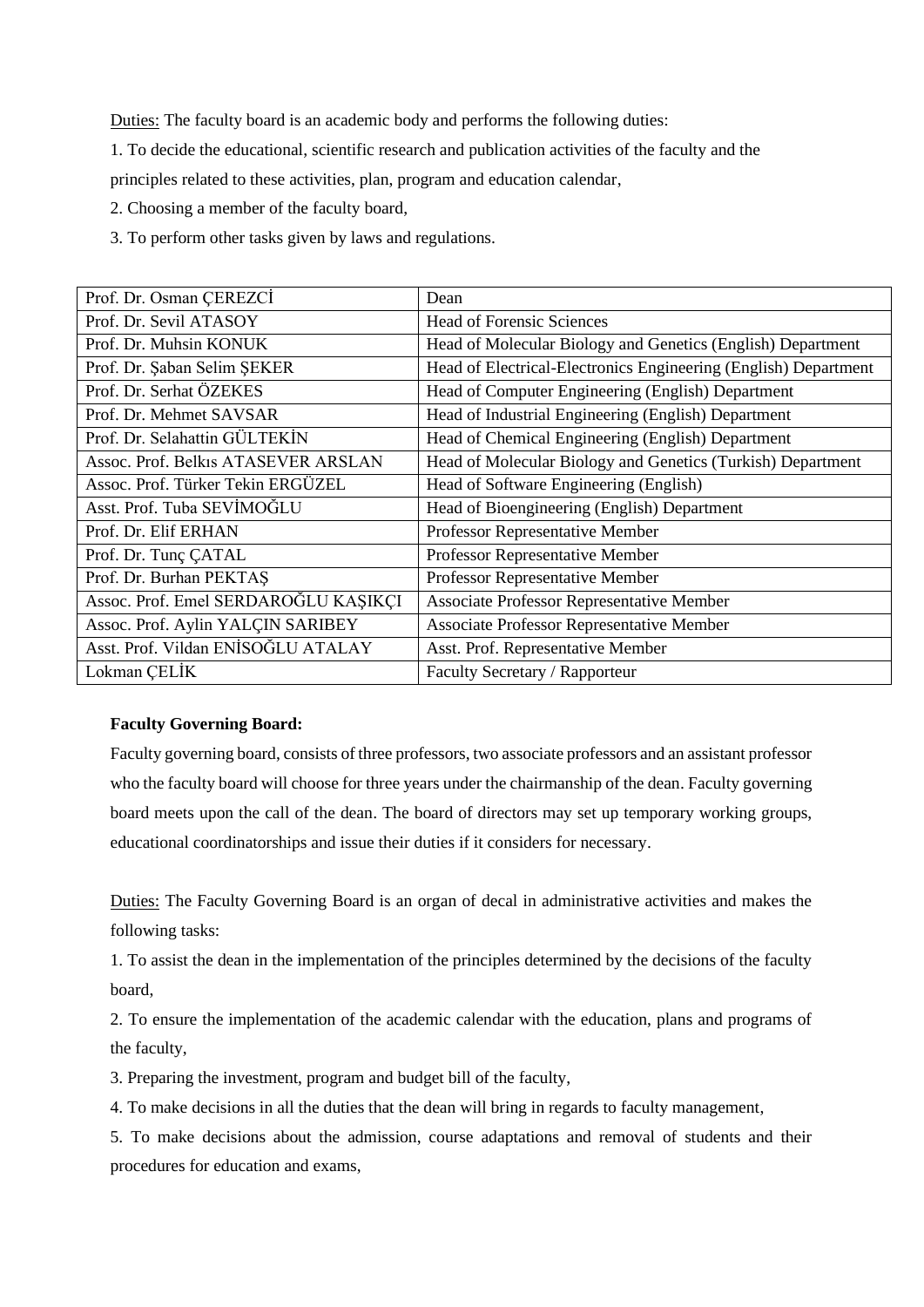| Prof. Dr. Osman ÇEREZCİ             | Dean                                             |
|-------------------------------------|--------------------------------------------------|
| Prof. Dr. Muhsin KONUK              | Professor Representative Member                  |
| Prof. Dr. Sevil ATASOY              | Professor Representative Member                  |
| Prof. Dr. Tunç CATAL                | Professor Representative Member                  |
| Assoc. Prof. Belkis ATASEVER ARSLAN | <b>Associate Professor Representative Member</b> |
| Assoc. Prof. Türker Tekin ERGÜZEL   | Associate Professor Representative Member        |
| Asst. Prof. Kristin Surpuhi Benli   | Asst. Prof. Representative Member                |
| Lokman ÇELİK                        | Faculty Secretary / Rapporteur                   |

## **Faculty of Engineering and Natural Sciences Departments:**

Consists of 9 departments within the Faculty of Engineering and Natural Sciences. These departments are:

| Forensic Sciences (Turkish)                  |
|----------------------------------------------|
| Computer Engineering (English)               |
| Bioengineering (English)                     |
| Electrical-Electronics Engineering (English) |
| Chemical Engineering (English)               |
| Industrial Engineering (English)             |
| Molecular Biology and Genetics (Turkish)     |
| Molecular Biology and Genetics (English)     |
| Software Engineering (English)               |

# **Head of Department:**

Responsible for the education and research of the department at all levels and for the regular and

efficient execution of all kinds of activities belonging to the department.

| Prof. Dr. Sevil ATASOY              | Forensic Sciences (Turkish)                                     |
|-------------------------------------|-----------------------------------------------------------------|
| Prof. Dr. Serhat ÖZEKES             | Computer Engineering (English) Head of Department               |
| Asst. Prof. Tuba SEVIMOĞLU          | Bioengineering (English) Head of Department                     |
| Prof. Dr. Şaban Selim ŞEKER         | Electrical-Electronics Engineering (English) Head of Department |
| Prof. Dr. Mehmet SAVSAR             | Industrial Engineering (English) Head of Department             |
| Prof. Dr. Selahattin GÜLTEKİN       | Chemical Engineering (English) Head of Department               |
| Assoc. Prof. Belkis ATASEVER ARSLAN | Molecular Biology and Genetics (Turkish) Head of Department     |
| Prof. Dr. Muhsin KONUK              | Molecular Biology and Genetics (English) Head of Department     |
| Assoc. Prof. Türker Tekin ERGÜZEL   | Software Engineering (English) Head of Department               |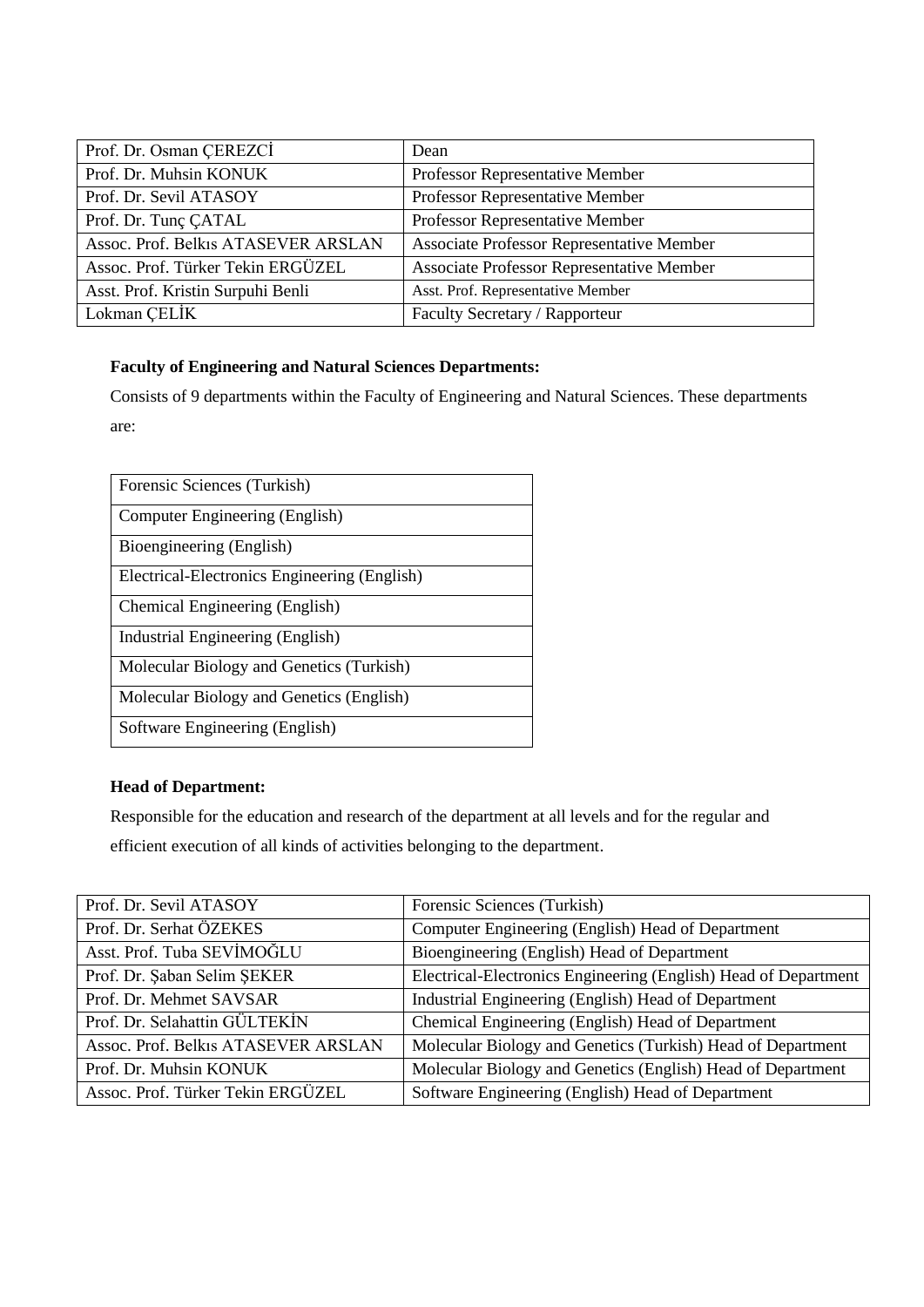# **Faculty Erasmus Coordinatorship:**

| Prof. Dr. Tunç CATAL                 | <b>Faculty Coordinator</b>                                      |
|--------------------------------------|-----------------------------------------------------------------|
| Prof. Dr. Serhat ÖZEKES              | <b>Assistant Faculty Coordinator</b>                            |
| Asst. Prof. Tuğba Ünsal SAPAN        | Forensic Sciences Department Coordinator                        |
| Prof. Dr. Serhat OZEKES              | <b>Computer Engineering Department Coordinator</b>              |
| Asst. Prof. Zihni Onur Çalışkaner    | <b>Bioengineering Department Coordinator</b>                    |
| Prof. Dr. Şaban Selim Şeker          | Electrical-Electronics Engineering Department Coordinator       |
| Asst. Prof. Hasan Çiçek              | <b>Industrial Engineering Department Coordinator</b>            |
| Asst. Prof. Yaprak Özbakır           | <b>Chemical Engineering Department Coordinator</b>              |
| Assoc. Prof. Emel Serdaroğlu Kaşıkçı | Molecular Biology and Genetics (Turkish) Department Coordinator |
| Asst. Prof. Shirin Tarbiat           | Molecular Biology and Genetics (English) Department Coordinator |
| Asst. Prof. Tuğçe Ballı Altuğlu      | Software Engineering Department Coordinator                     |
| Instr. Elif Mutlu                    | Rapporteur                                                      |

# **Faculty Bologna Coordinatorship:**

| Prof. Dr. Mehmet SAVSAR              | <b>Faculty Coordinator</b>                                       |
|--------------------------------------|------------------------------------------------------------------|
| Asst. Prof. Zekai Genç               | Forensic Sciences Department Coordinator                         |
| Asst. Prof. Ahmet Senol              | <b>Computer Engineering Department Coordinator</b>               |
| Asst. Prof. Zihni Onur Çalışkaner    | <b>Bioengineering Department Coordinator</b>                     |
| Asst. Prof. Uğur Çini                | <b>Electrical-Electronics Engineering Department Coordinator</b> |
| Asst. Prof. Nigar Kantarcı Çarşıbaşı | <b>Chemical Engineering Department Coordinator</b>               |
| Prof. Dr. Mehmet SAVSAR              | <b>Industrial Engineering Department Coordinator</b>             |
| Assoc. Prof. Belkis Atasever Arslan  | Molecular Biology and Genetics (Turkish) Department Coordinator  |
| Prof. Dr. Sevim Işık                 | Molecular Biology and Genetics (English) Department Coordinator  |
| Assoc. Prof. Türker Tekin Ergüzel    | Software Engineering Department Coordinator                      |

# **Faculty Student Communication Coordinatorship:**

| Asst. Prof. Tuba Sevimoğlu         | <b>Faculty Coordinator</b>                              |
|------------------------------------|---------------------------------------------------------|
| Asst. Prof. Kristin Surpuhi Benli  | <b>International Students Communication Coordinator</b> |
| Asst. Prof. Vildan Enisoğlu Atalay | <b>Turkish Students Communication Coordinator</b>       |
| Instr. Seda Kuşoğlu                | Rapporteur                                              |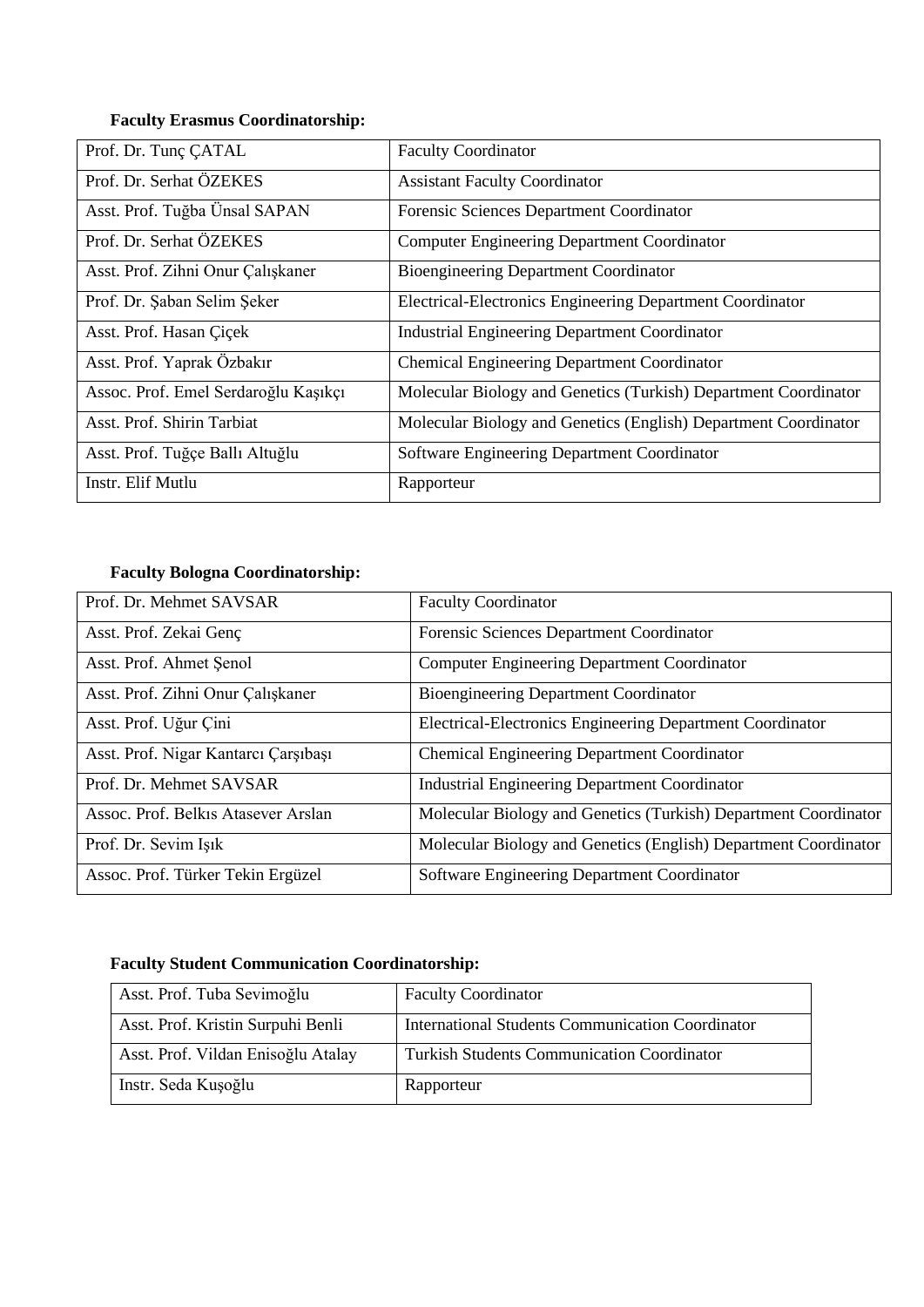# **Faculty Education Commission:**

| Assoc. Prof. Belkis Atasever Arslan                                   | Chairman of the Commission                       |
|-----------------------------------------------------------------------|--------------------------------------------------|
| Asst. Prof. Tuba Sevimoğlu                                            | Vice President of the Commission                 |
| Assoc. Prof. Aylin Yalçın Sarıbey<br>Asst. Prof. Tuğba Ünsal Sapan    | <b>Member: Forensic Sciences</b>                 |
| Asst. Prof. Ümit Taş<br>Asst. Prof. Fatih Temiz                       | Member: Computer Engineering                     |
| Asst. Prof. Fatma Gizem Avcı<br>Asst. Prof. Zihni Onur Çalışkaner     | Member: Bioengineering                           |
| Prof. Dr. Gökhan Apaydın<br>Prof. Dr. İsmail Avcıbaş                  | Member: Electrical-Electronics Engineering       |
| Asst. Prof. Osman Murat Anlı<br>Asst. Prof. Orkun Kozanoğlu           | Member: Industrial Engineering                   |
| Asst. Prof. Nigar Kantarcı Çarşıbaşı<br>Asst. Prof. Mert Mehmet Oymak | Member: Chemical Engineering                     |
| Asst. Prof. Vildan Enisoğlu Atalay<br>Asst. Prof. Ahmet Can Timuçin   | Member: Molecular Biology and Genetics (Turkish) |
| Prof. Dr. Sevim Işık<br>Asst. Prof. Pinar Öz                          | Member: Molecular Biology and Genetics (English) |
| Asst. Prof. Kristin Surpuhi Benli<br>Asst. Prof. Tuğçe Ballı Altuğlu  | Member: Software Engineering                     |
| Instr. Fatma Serra Çiftçi<br>Instr. Ayşegül Yanık                     | Rapporteur                                       |

# **Faculty Internship Commission:**

| Asst. Prof. Hasan Çiçek               | Chairman of the Commission                       |
|---------------------------------------|--------------------------------------------------|
| Asst. Prof. Tuğba Ünsal Sapan         | Member: Forensic Sciences                        |
| Asst. Prof. Ümit Taş                  | Member: Computer Engineering                     |
| Asst. Prof. Fatma Gizem Avcı          | Member: Bioengineering                           |
| Asst. Prof. Uğur Çini                 | Member: Electrical-Electronics Engineering       |
| Asst. Prof. Hasan Çiçek               | Member: Industrial Engineering                   |
| Asst. Prof. Aysun Ipek Paksoy         | Member: Chemical Engineering                     |
| Assoc. Prof. Emel Serdaroğlu Kaşıkçı  | Member: Molecular Biology and Genetics (Turkish) |
| Asst. Prof. Shirin Tarbiat            | Member: Molecular Biology and Genetics (English) |
| Asst. Prof. Kristin Surpuhi Benli     | Member: Software Engineering                     |
| <b>Instr. Muhammed Berkcan Arslan</b> | Rapporteur                                       |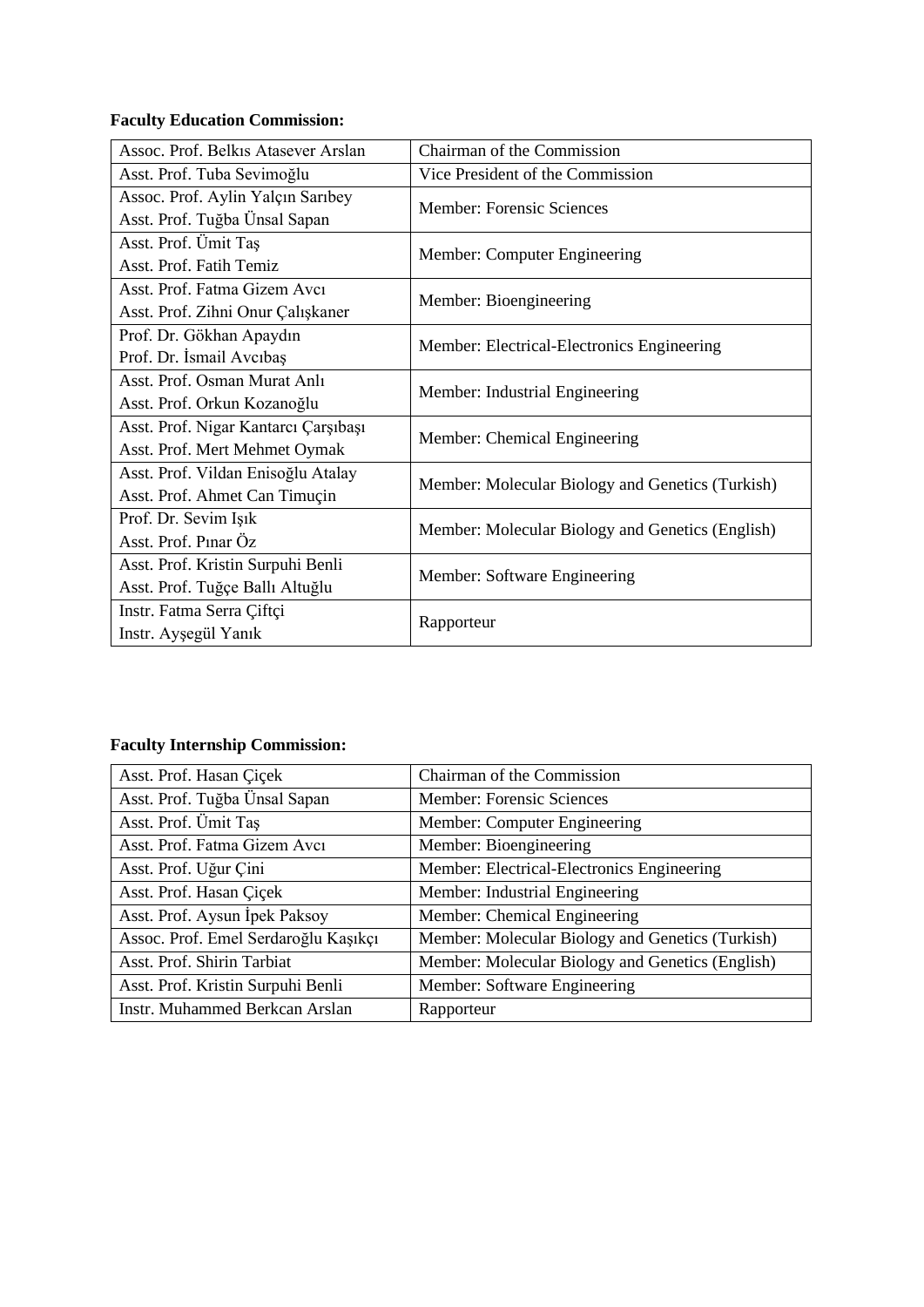# **Faculty Quality Commission:**

| Prof. Dr. Gökhan Apaydın             | Chairman of the Commission                       |
|--------------------------------------|--------------------------------------------------|
| Asst. Prof. Pinar Öz                 | Vice President of the Commission                 |
| Asst. Prof. Yaprak Özbakır           | Vice President of the Commission                 |
| Assoc. Prof. Aylin Yalçın Sarıbey    | <b>Member: Forensic Sciences</b>                 |
| Prof. Dr. Burhan Pektas              | Member: Computer Engineering                     |
| Asst. Prof. Fatma Gizem Avcı         | Member: Bioengineering                           |
| Asst. Prof. Osman Murat Anlı         | Member: Industrial Engineering                   |
| Asst. Prof. Orkun Kozanoğlu          | Member: Industrial Engineering                   |
| Asst. Prof. Yaprak Özbakır           | Member: Chemical Engineering                     |
| Assoc. Prof. Emel Serdaroğlu Kaşıkçı | Member: Molecular Biology and Genetics (Turkish) |
| Asst. Prof. Pinar Öz                 | Member: Molecular Biology and Genetics (English) |
| Asst. Prof. Tuğçe Ballı Altuğlu      | Member: Software Engineering                     |
| Instr. Büşra Türker                  | Rapporteur                                       |

## **Faculty Success, Measurement and Evaluation Commission:**

| Prof. Dr. Osman Çerezci              | Chairman of the Commission       |
|--------------------------------------|----------------------------------|
| Prof. Dr. Gökhan Apaydın             | Vice President of the Commission |
| Asst. Prof. Osman Murat Anlı         | Member: Industrial Engineering   |
| Asst. Prof. Nigar Kantarcı Çarşıbaşı | Member: Chemical Engineering     |
| Instr. Fatma Betül Akyol             | Rapporteur                       |

# **Faculty Graduation Commission:**

| Assoc. Prof. Emel Serdaroğlu Kaşıkçı | Chairman of the Commission     |
|--------------------------------------|--------------------------------|
| Asst. Prof. Zekai Genç               | Member: Forensic Sciences      |
| Asst. Prof. Muhammet Enis Bulak      | Member: Industrial Engineering |
| Instr. Seda Kuşoğlu                  | Rapporteur                     |
| Instr. Muhammed Berkcan Arslan       |                                |

# **Faculty Web Page Commission:**

| Prof. Dr. Serhat Özekes    | Chairman of the Commission       |
|----------------------------|----------------------------------|
| Asst. Prof. Ihab Elaff     | Vice President of the Commission |
| Asst. Prof. Ahmet Senol    | Vice President of the Commission |
| Instr. Büşra Türker        | Rapporteur                       |
| Instr. Meryem Kevser Zelka |                                  |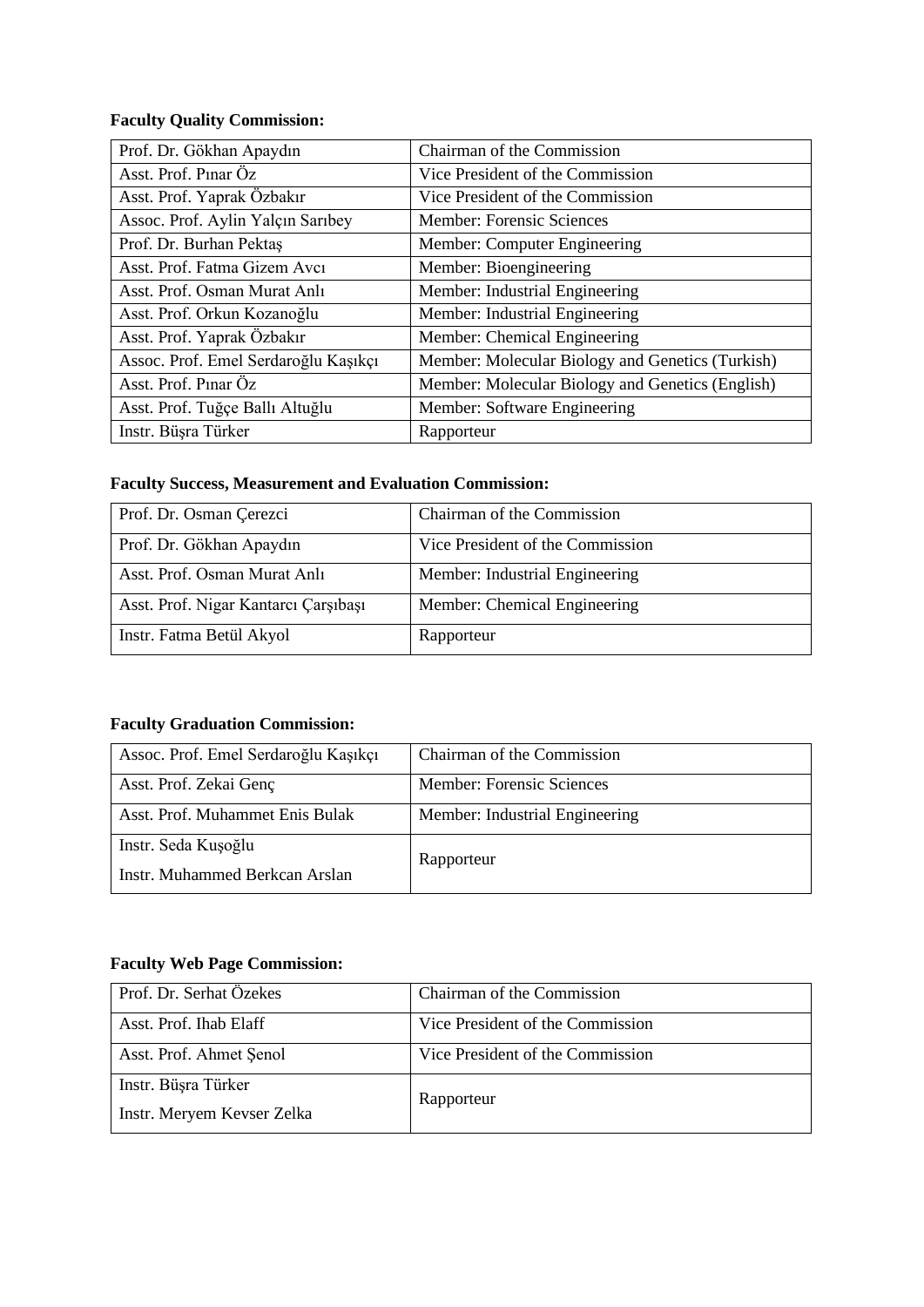| <b>Faculty International Students Academic Commission:</b> |  |
|------------------------------------------------------------|--|
|------------------------------------------------------------|--|

| Prof. Dr. Gökhan Apaydın            | Chairman of the Commission                       |
|-------------------------------------|--------------------------------------------------|
| Asst. Prof. Uğur Çini               | Vice President of the Commission                 |
| Prof. Dr. Sevil Atasoy              | <b>Member: Forensic Sciences</b>                 |
| Asst. Prof. Ihab Elaff              | Member: Computer Engineering                     |
| Asst. Prof. Zihni Onur Çalışkaner   | Member: Bioengineering                           |
| Prof. Dr. Gökhan Apaydın            | Member: Electrical-Electronics Engineering       |
| Asst. Prof. Osman Murat Anlı        | Member: Industrial Engineering                   |
| Asst. Prof. Mehmet Mert Oymak       | Member: Chemical Engineering                     |
| Assoc. Prof. Belkis Atasever Arslan | Member: Molecular Biology and Genetics (Turkish) |
| Asst. Prof. Shirin Tarbiat          | Member: Molecular Biology and Genetics (English) |
| Asst. Prof. Kristin Surpuhi Benli   | Member: Software Engineering                     |
| Instr. Ayşegül Yanık                | Rapporteur                                       |

# **Faculty Commission to Discipline:**

| Prof. Dr. Tunç Çatal            | Chairman of the Commission                 |
|---------------------------------|--------------------------------------------|
| Asst. Prof. Zekai Genç          | Member: Forensic Sciences                  |
| Prof. Burhan PEKTAS             | Member: Computer Engineering               |
| Prof. Dr. İsmail Avcıbaş        | Member: Electrical-Electronics Engineering |
| Asst. Prof. Orkun Kozanoğlu     | Member: Industrial Engineering             |
| Asst. Prof. Tuğçe Ballı Altuğlu | Member: Software Engineering               |
| Instr. Irem Gülfem Albayrak     | Rapporteur                                 |

# **Faculty Activity Commission:**

| Assoc. Prof. Türker Tekin Ergüzel   | Chairman of the Commission                       |
|-------------------------------------|--------------------------------------------------|
| Prof. Dr. Sevil Atasoy              | Member: Forensic Sciences                        |
| Prof. Dr. Serhat Özekes             | Member: Computer Engineering                     |
| Asst. Prof. Tuba Sevimoğlu          | Member: Bioengineering                           |
| Prof. Dr. Şaban Selim Şeker         | Member: Electrical-Electronics Engineering       |
| Asst. Prof. Münire Berna Beşkese    | Member: Industrial Engineering                   |
| Prof. Dr. Selahattin Gültekin       | Member: Chemical Engineering                     |
| Assoc. Prof. Belkis Atasever Arslan | Member: Molecular Biology and Genetics (Turkish) |
| Prof. Dr. Muhsin Konuk              | Member: Molecular Biology and Genetics (English) |
| Assoc. Prof. Türker Tekin Ergüzel   | Member: Software Engineering                     |
| Instr. Seda Kuşoğlu                 | Rapporteur                                       |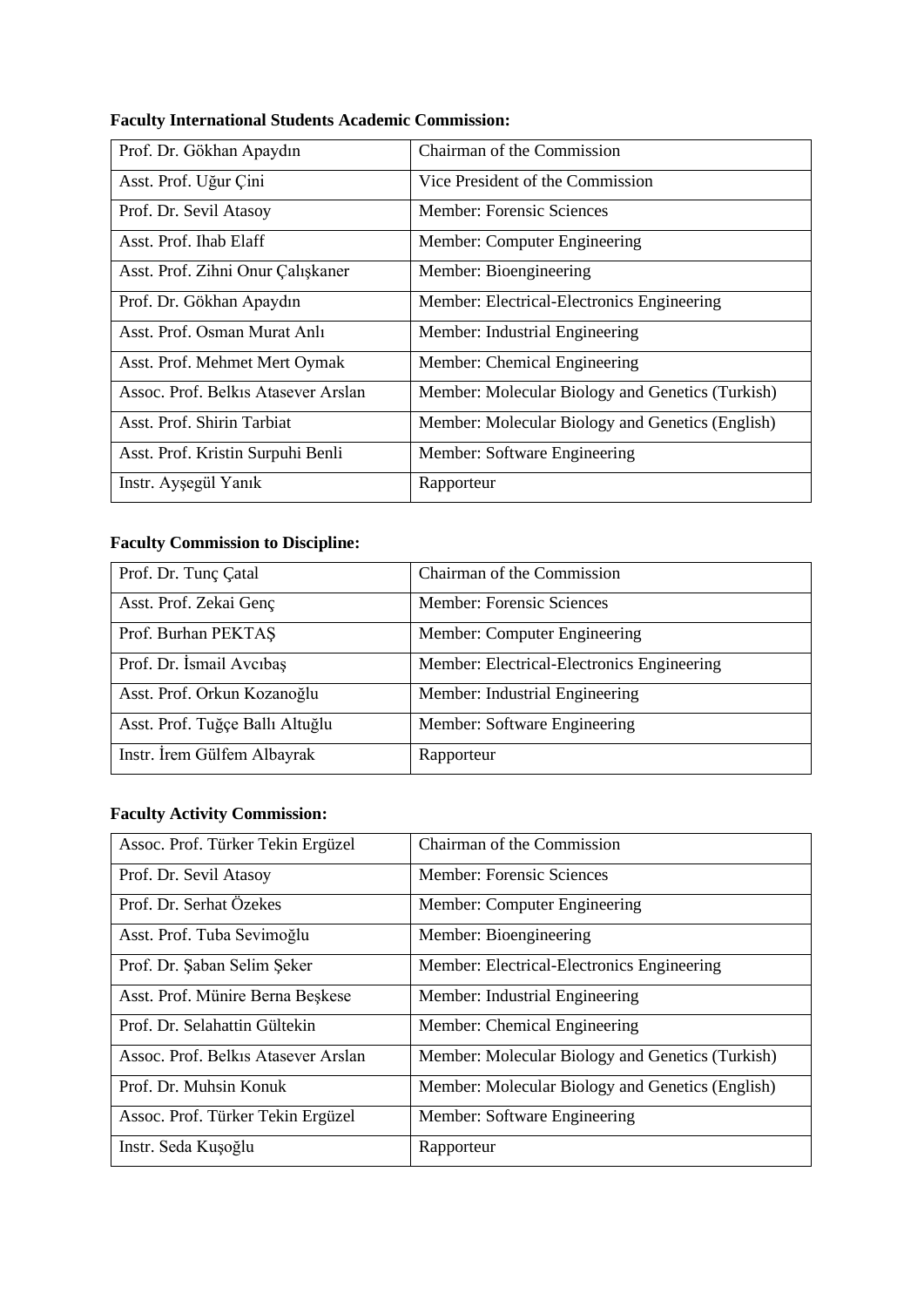| Prof. Dr. Serhat Özekes           | Chairman of the Commission                       |
|-----------------------------------|--------------------------------------------------|
| Assoc. Prof. Aylin Yalçın Sarıbey | Member: Forensic Sciences                        |
| Asst. Prof. Tuba Sevimoğlu        | Member: Bioengineering                           |
| Prof. Dr. Gökhan Apaydın          | Member: Electrical-Electronics Engineering       |
| Asst. Prof. Münire Berna Beşkese  | Member: Industrial Engineering                   |
| Asst. Prof. Muhammet Enis Bulak   |                                                  |
| Asst. Prof. Mert Mehmet Oymak     | Member: Chemical Engineering                     |
| Asst. Prof. Ahmet Can Timuçin     | Member: Molecular Biology and Genetics (Turkish) |
| Prof. Dr. Sevim Işık              | Member: Molecular Biology and Genetics (English) |
| Asst. Prof. Tuğçe Ballı Altuğlu   | Member: Software Engineering                     |
| Instr. Yeşim Ayık                 | Rapporteur                                       |

**Faculty Distance Education and Educational Technologies Commission:**

### **Faculty Members of the Faculty:**

(a) In accordance with higher education institutions and in accordance with the aims and principles of these laws, education - teaching and practical studies in the undergraduate and graduate levels - to manage project preparations and seminars,

(b) Conducting scientific research and publications in higher education institutions,

(c) According to the program to be organized by the relevant unit presidency, by accepting students on certain days, to help them with necessary issues, to advice and guide them in line with the objectives and main principles in this law,

(e) Performing the tasks to be given by the competent bodies,

(f) To perform other tasks given.

The 2020-2021 academic year faculty table of our faculty is as follows:

| <b>Academic Staff</b>      | <b>Number</b> |
|----------------------------|---------------|
| Professor                  | 12            |
| Associate Professor        | 5             |
| <b>Assistant Professor</b> | 28            |
| Research Assistant         | 14            |
| <b>Total</b>               | 59            |

Formation of the personnel to be observed as; 1 dean, 2 vice dean, 9 heads of department, 59 academicians, 1 faculty secretary, 1 faculty assistant.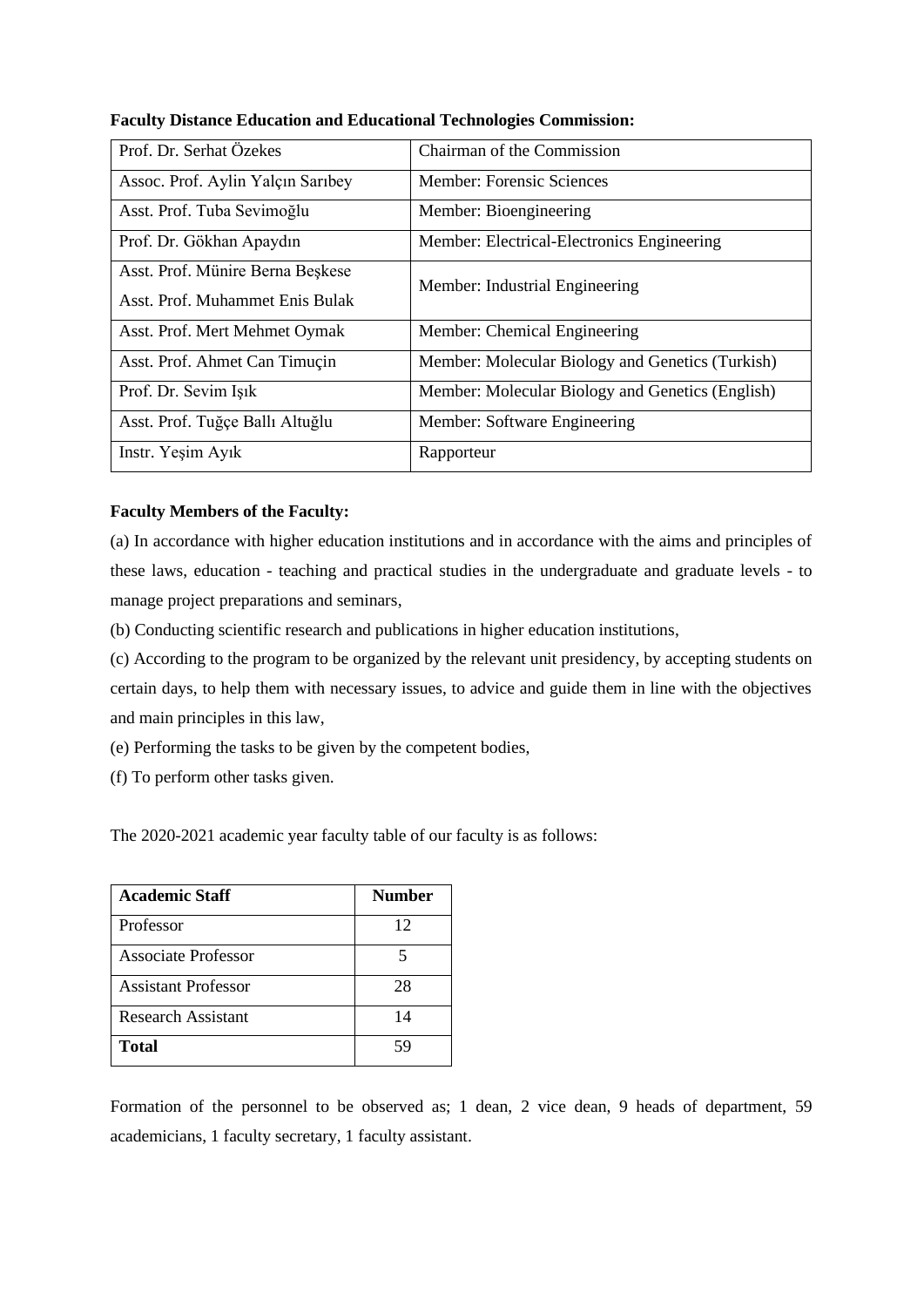| <b>Departments</b>                 | <b>Professor</b> | <b>Associate</b><br><b>Professor</b> | <b>Assistant</b><br><b>Professor</b> | <b>Research</b><br><b>Assistant</b> |
|------------------------------------|------------------|--------------------------------------|--------------------------------------|-------------------------------------|
| <b>Forensic Sciences</b>           |                  |                                      |                                      |                                     |
| <b>Computer Engineering</b>        |                  |                                      |                                      |                                     |
| Bioengineering                     |                  |                                      |                                      |                                     |
| Electrical-Electronics Engineering |                  |                                      |                                      |                                     |
| <b>Industrial Engineering</b>      |                  |                                      |                                      |                                     |
| <b>Chemical Engineering</b>        |                  |                                      |                                      |                                     |
| Molecular Biology and Genetics     |                  |                                      |                                      |                                     |
| Software Engineering               |                  |                                      |                                      |                                     |

## **Formation of academic staff according to academic title and departments (YÖKSİS)**

#### **2.4. Management of Resources**

Our faculty has a system, compatible with the management system of our university, to ensure that it uses all its human resources, financial resources and movable and immovable resources effectively and efficiently.

### **2.5. Information Management System**

The information management system of our faculty is accessible. Faculty activities are made visible and accessible on our Web page. Information and documents for internal and external evaluation process are assembled in the information system, the security and privacy management of data are made by the Directorate of Information Technologies.

## **2.6. Quality of Services Supplied Out of the Institution**

The procurement process of non-corporate services is planned and implemented by the relevant commissions. Quality and continuity assurance of services is ensured through in-house opinions on services and returns from related units to be based on the criteria set by our university regarding the procurement process.

#### **2.7. Informing the Public**

Information about our faculty is shared with the public through our Web page and media outlets.

#### **2.8. Effectiveness and Accountability of Management**

The efficiency of management and administrative staff is measured through the Employee Satisfaction Survey conducted at our university at regular intervals. However, our rector, vice-rector, dean and faculty members meet with all students of the faculty and share the requests, requests, evaluations and suggestions of the students directly.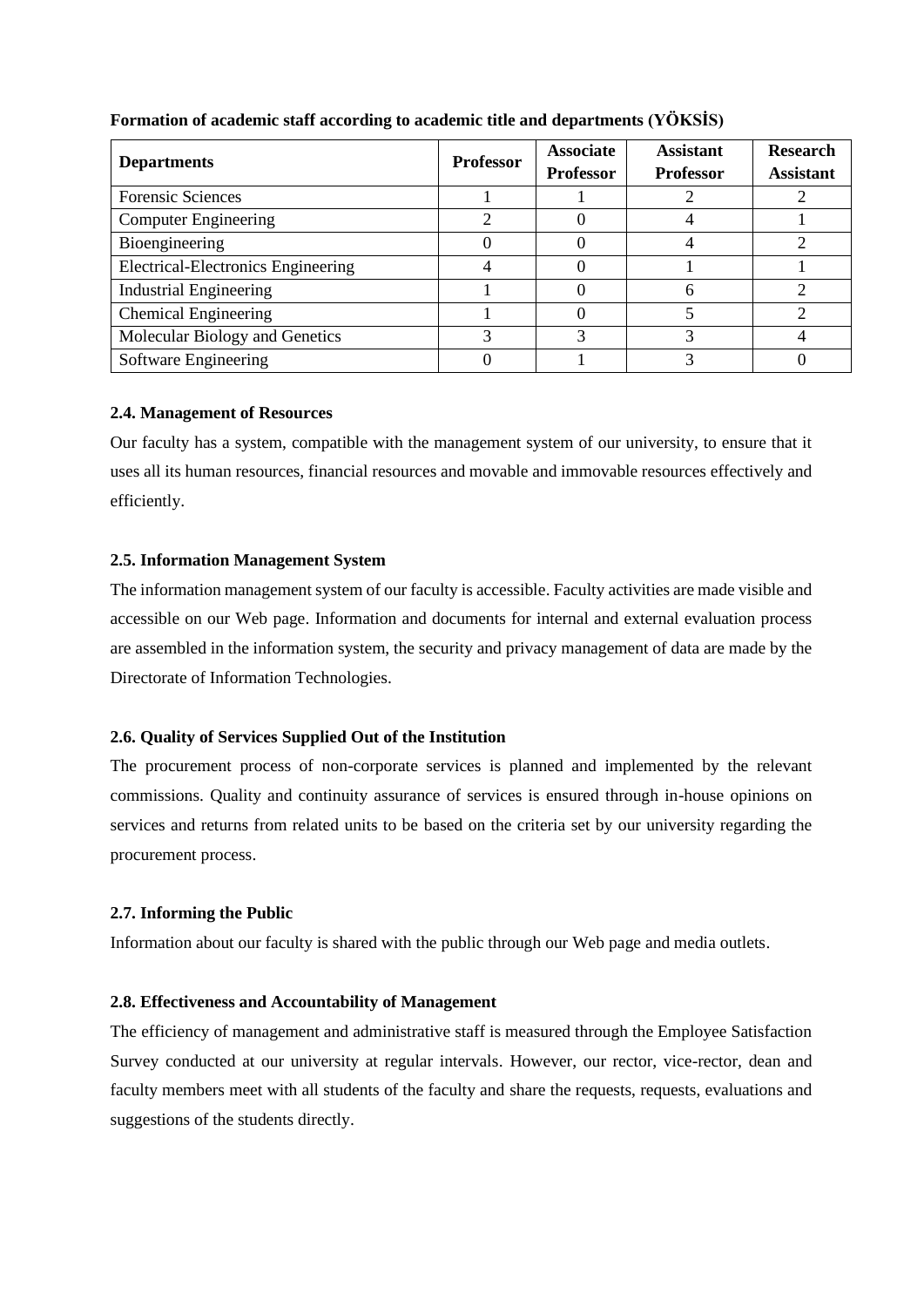#### **II. EDUCATION SERVICES**

The design of our faculty's educational programs covers the Turkish Higher Education Qualifications Framework in accordance with the Bologna Process. Program designs are submitted by the Faculty Board for the approval of the University Senate by subjecting them to continuous improvement and updating through regular meetings held in the relevant units. Design of faculty programs; opinions received from internal and external stakeholders and active participation of unit academic staff in the process.

Our priorities for the process of conducting programs;

Courses are given by faculty members of the relevant department of science.

Care is taken about not to exceed 6 hours of daily lesson time load for theoretical courses of instructors.

Course schedules are based on the student's efficiency.

Curriculums are announced no later than 1 week before the start of education.

Bologna updates are completed before the education period begins.

Student advisors are announced at the start of the academic year.

E-mails from students to the Solution Center, faculty members or other units of the faculty are returned within 1 day.

All kinds of announcements that concern students are announced both on the university website, university student e-mails, and mobile application.

Students are informed about international education opportunities by Erasmus Coordinatorship at least once a year.

Exam dates are announced two weeks before the exam.

Exam results are announced the week after the exam week, can be listed as:

Our method of securing that the educational objectives and learning outputs of the faculty programs are achieved and made visible; Course Information Packs are consisting of information forms, application files, and course application files. Access to these files by internal and external stakeholders is provided from the web page of faculties and departments.

Exams, assignments, seminars, etc. processes of our programs can be monitored through the Student Information System. In addition, our students meet with our students during the office hours announced by the faculty members and hang in their offices, and they can communicate via the STIX interface. While the program monitors the ranks of our designs to achieve their goals through student feedback, the process of external stakeholder feedback has been taken with face-to-face feedbacks.

The improvements required to be made in the contents of the program are determined and planned in the meetings of the program faculty members, the Education Commission and the Academic Board.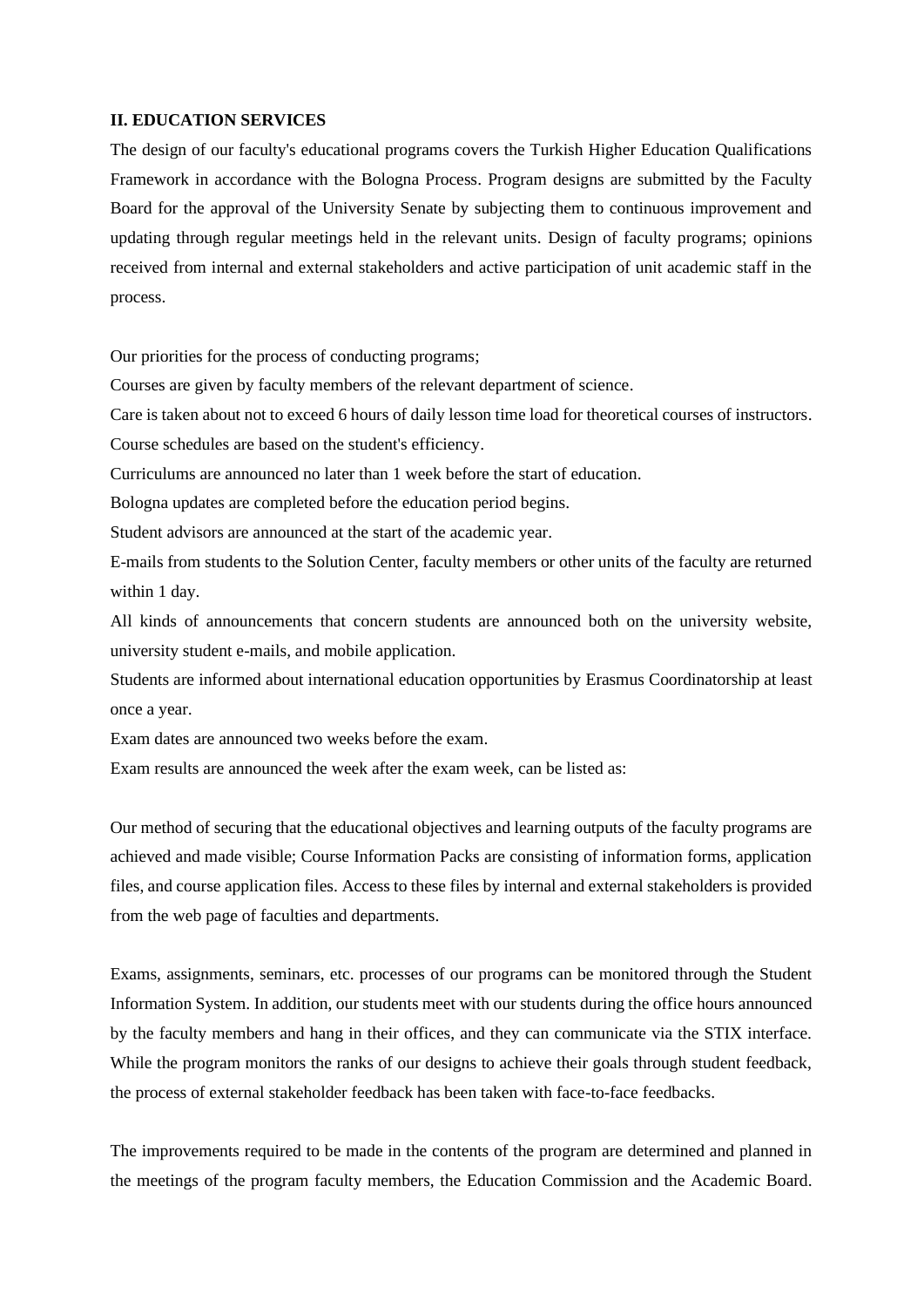The practices carried out in accordance with this plan are continuously monitored and revised if necessary with the contribution of feedback from internal stakeholders. Measures to ensure more participation of external stakeholders in the process were taken by the quality commission and it was decided that all departments would hold at least one external stakeholder meeting during each educational period. The program outcomes planned in accordance with the principles determined within the scope of TYYÇ are evaluated by the faculty members of the department at the end of each semester of the academic year.

The student-centered learning policy of our faculty is compatible with Uskudar University regulations and basic principles and is compatible with the Bologna process. The active learning process is carried out through Student-Centered Teaching, regular communication with students, regular assembling of teacher and student feedback, extracurricular reading, project and homework strategies. All applications planned to be carried out in line with student-centered education policy are shared with students via Faculty and Department Web pages, OBS and STIX.

In determining the curriculum, content and method of the courses conducted in the Faculty of Engineering and Natural Sciences, students are expected to obtain basic knowledge of their fields, analyze their knowledge, express it verbally and in writing, under the guidance of their contributions and faculty members. Our goal is; To raise young people who are researchers, know and use foreign languages, have original ideas and have the ability to develop ideas, learn with analytical method and use what they have learned. For this purpose, although the laboratory applications of our students are very important, our students contribute to the application field with project development assignments.

Uskudar University encourages its own academic staff to participate in domestic and international trainings and meetings in order to develop the competencies of the faculty members in the studentcentered education model and active learning. (see also: FENS National and International Congress File) All faculty members update their knowledge and follow developments by participating in national and international academic studies throughout the year. Scientific Incentive Directive is also operated at our university to improve the competencies of faculty members.

In determining loan values based on student workload, students participate in the process by means of assessment-evaluation, student representatives and face-to-face interviews as well as academic consultancy services.

In our faculty's programs, with the understanding of interdisciplinary teaching, our students can develop their competencies in different disciplines, gain depth and recognize different disciplines.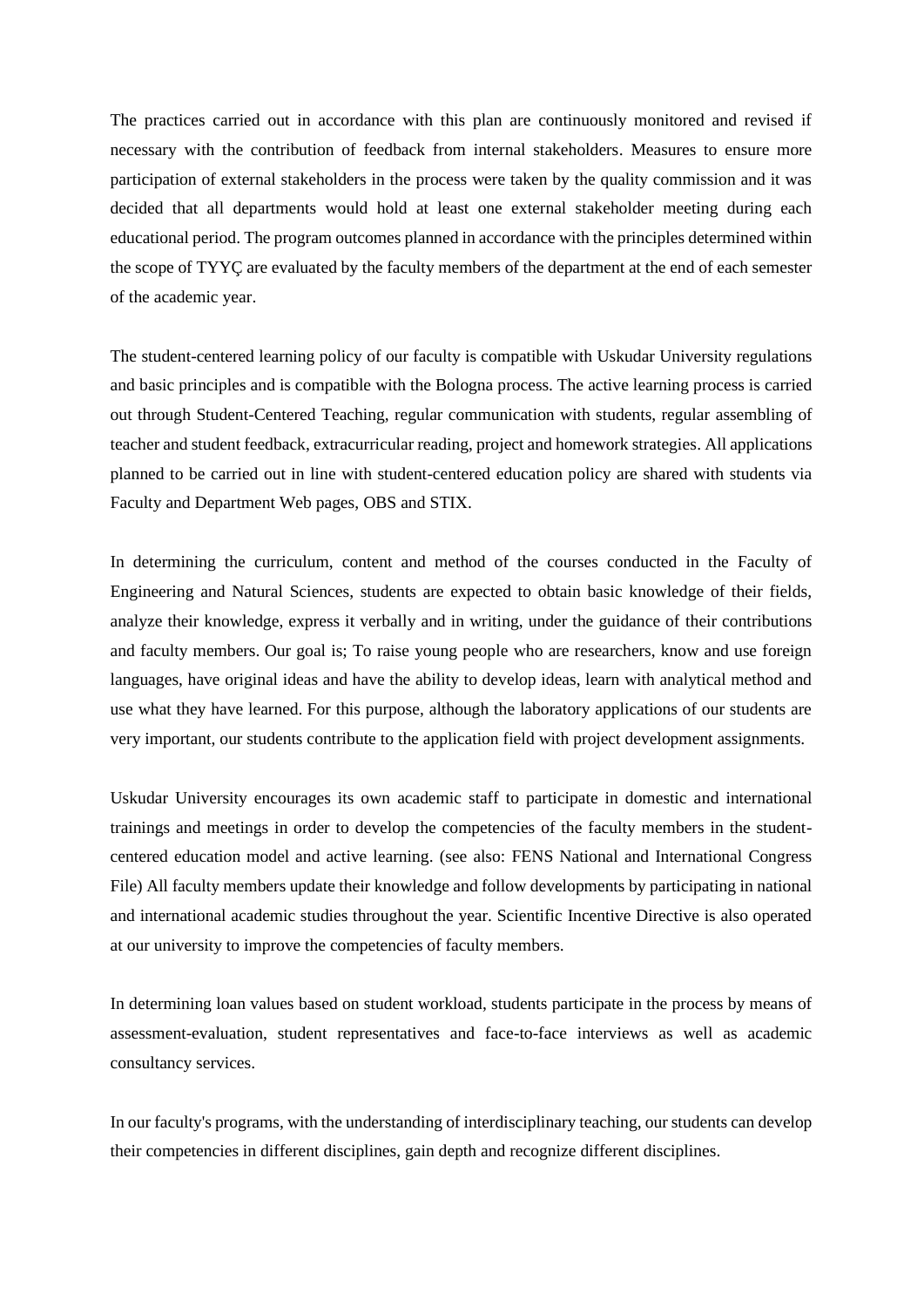For graduation, the student must reach the targeted program learning outcomes with the success measurement and evaluation method and complete the required ECTS (240). These conditions are made visible through the Student Information System and the Web.

The regulations of our faculty covering student rights are in compliance with the University Legislation and Regulations.

## **1. Number of Students Belonging to the Departments of Our Faculty**



## 2020-2021

**Bölümler**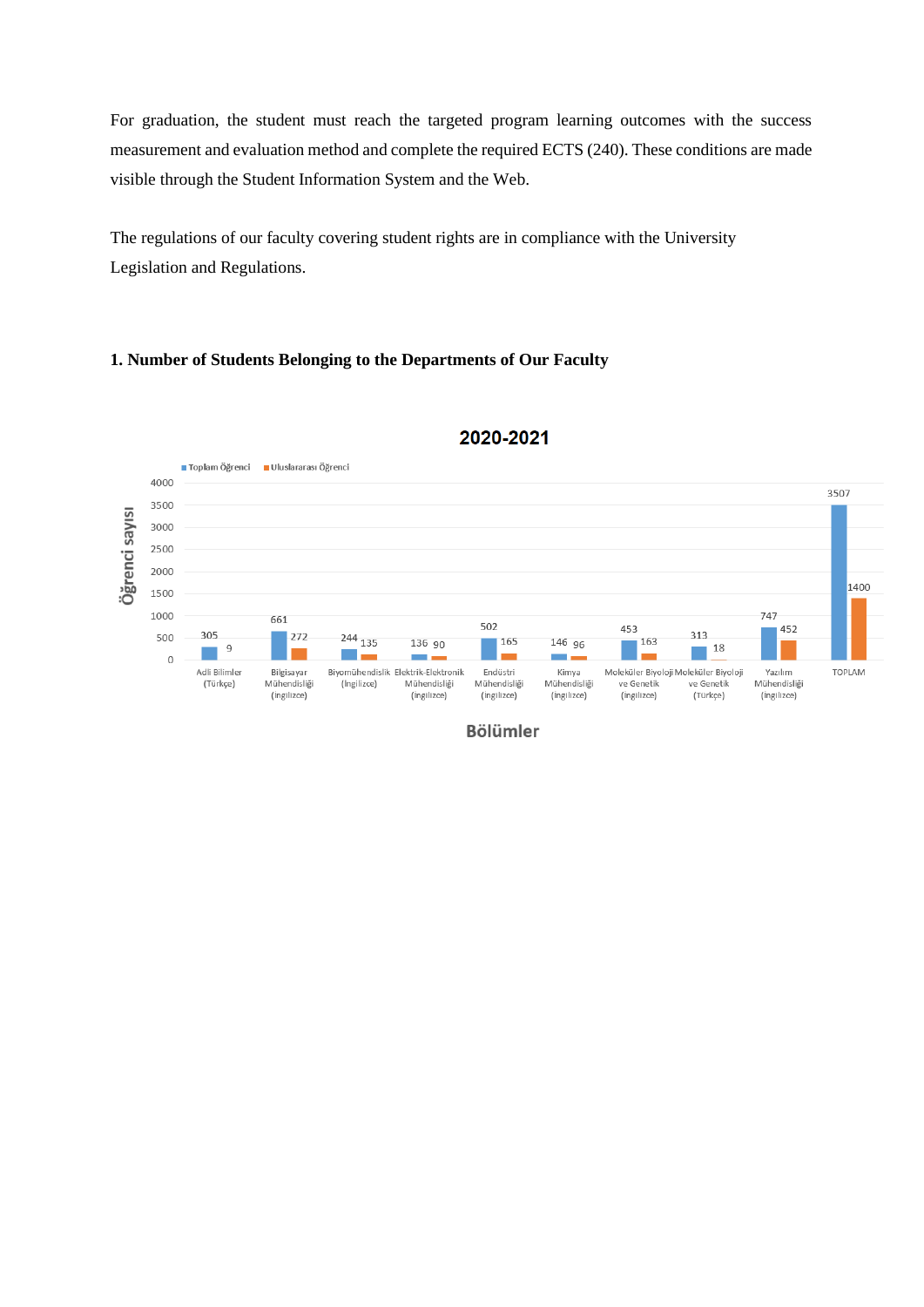### **2. Accreditation Certificates**



FEN, EDEBİYAT, FEN- EDEBİYAT, DİL VE TARİH - COĞRAFYA FAKÜLTELERİ ÖĞRETİM PROGRAMLARI DEĞERLENDİRME VE AKREDİTASYON DERNEĞİ

# **AKREDITASYON BELGESİ**

**ÜSKÜDAR ÜNİVERSİTESİ** MÜHENDİSLİK ve DOĞA BİLİMLERİ FAKÜLTESİ

MOLEKÜLER BİYOJİ ve GENETİK (İNGİLİZCE)

**LISANS PROGRAMI** 

**AKREDİTASYON SÜRESİ** 30 EYLÜL 2021

tarihine kadar pandemi nedeniyle uzatılmıştır



FEN, EDEBİYAT, FEN- EDEBİYAT, DİL VE TARİH - COĞRAFYA FAKÜLTELERİ ÖĞRETİM PROGRAMLARI DEĞERLENDİRME VE AKREDİTASYON DERNEĞİ

# **AKREDITASYON BELGESİ**

**ÜSKÜDAR ÜNİVERSİTESİ** MÜHENDİSLİK ve DOĞA BİLİMLERİ FAKÜLTESİ

MOLEKÜLER BİYOJİ ve GENETİK (TÜRKÇE) **LİSANS PROGRAMI** 

> **AKREDİTASYON SÜRESİ** 30 EYLÜL 2021

tarihine kadar pandemi nedeniyle uzatılmıştır



**Somekteking**<br>Prof. Dr. Sermin ÖRNEKTEKİN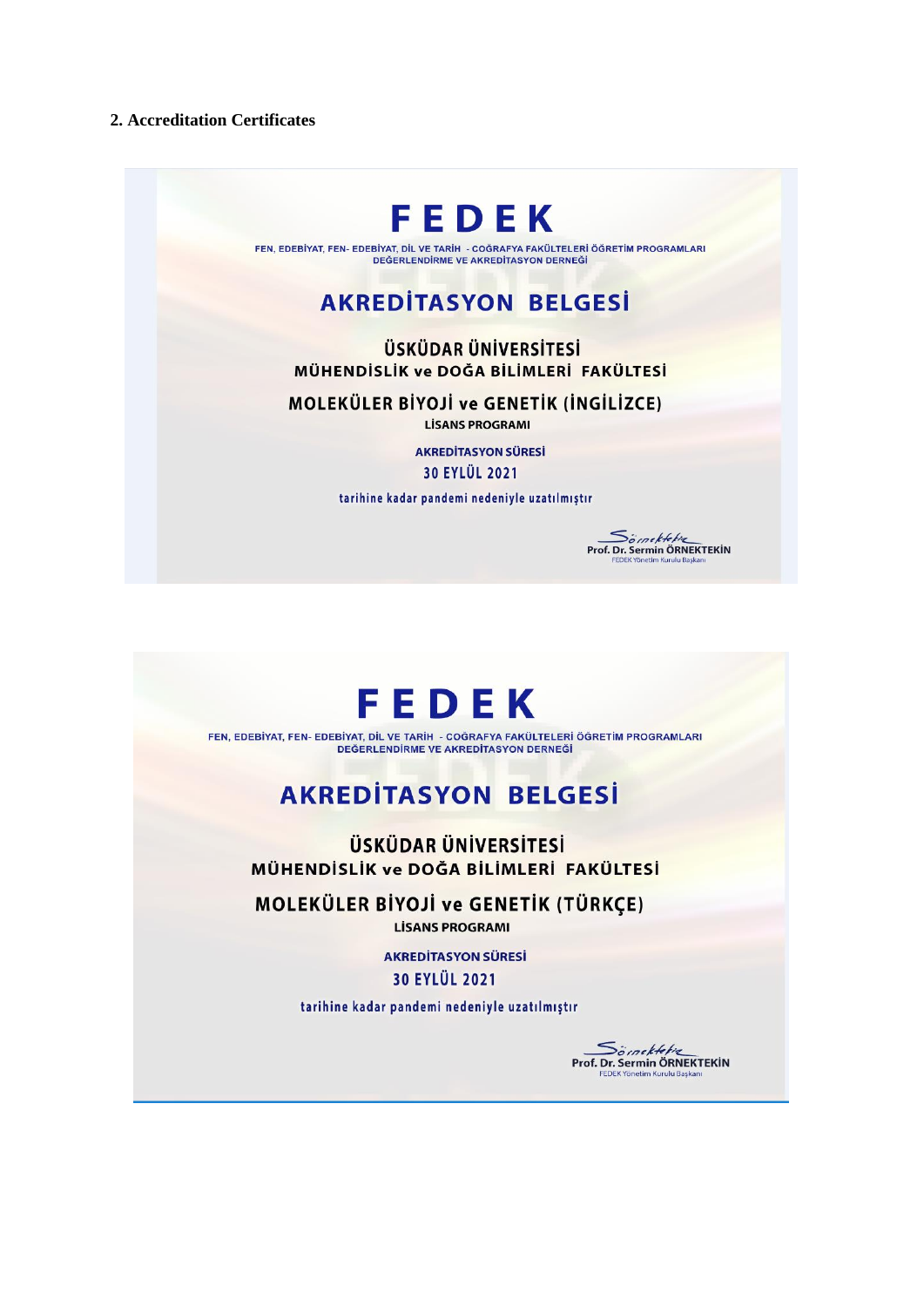#### **3. Erasmus Consultancy**

Academic consultancy services are provided to students who come to our Faculty within the scope of Erasmus program, which includes various activities such as student and faculty exchange with universities abroad, organizing joint seminars and conferences, organizing joint courses and multidisciplinary events. Academicians who speak a good level of foreign languages support these students in their adaptation to city life and university.

| <b>Departments</b>                           | Number of<br><b>Agreements</b> |
|----------------------------------------------|--------------------------------|
| <b>Forensic Sciences</b>                     |                                |
| <b>Computer Engineering (English)</b>        | 28                             |
| Bioengineering (English)                     | 12                             |
| Electrical-Electronics Engineering (English) | 8                              |
| Industrial Engineering (English)             | 4                              |
| <b>Chemical Engineering (English)</b>        | 9                              |
| Molecular Biology and Genetics (English)     | 12                             |
| Molecular Biology and Genetics (Turkish)     | 11                             |
| Software Engineering (English)               | 25                             |

#### **ERASMUS AGREEMENTS (2020-2021)**

| <b>DEPARTMENTS</b>                   | <b>NUMBER OF</b><br><b>OUTGOING</b><br><b>STUDENTS IN</b><br><b>LEARNING MOBILITY</b> | <b>STUDENT TO GO</b><br><b>INTERNSHIP</b><br><b>MOBILITY</b><br><b>NUMBER</b> |  |  |  |
|--------------------------------------|---------------------------------------------------------------------------------------|-------------------------------------------------------------------------------|--|--|--|
| <b>Computer Engineering</b>          |                                                                                       |                                                                               |  |  |  |
| Bioengineering                       | 2                                                                                     |                                                                               |  |  |  |
| <b>Industrial Engineering</b>        | 2                                                                                     |                                                                               |  |  |  |
| <b>Chemica Engineering</b>           |                                                                                       |                                                                               |  |  |  |
| Molecular Biology and Genetics (ENG) |                                                                                       | 6                                                                             |  |  |  |
| Molecular Biology and Genetics (TUR) | 2                                                                                     |                                                                               |  |  |  |
| Software Engineering                 |                                                                                       | 2                                                                             |  |  |  |
| TOTAL                                | 8                                                                                     |                                                                               |  |  |  |

#### **2020-2021**

#### **4. Student Feedback**

Student complaints and suggestions are reached through our University's Solution Center, Student Consultancy System and Web page, as well as face-to-face interviews, and the necessary measures are taken to prevent recurrence of the problem by producing solutions within the Faculty.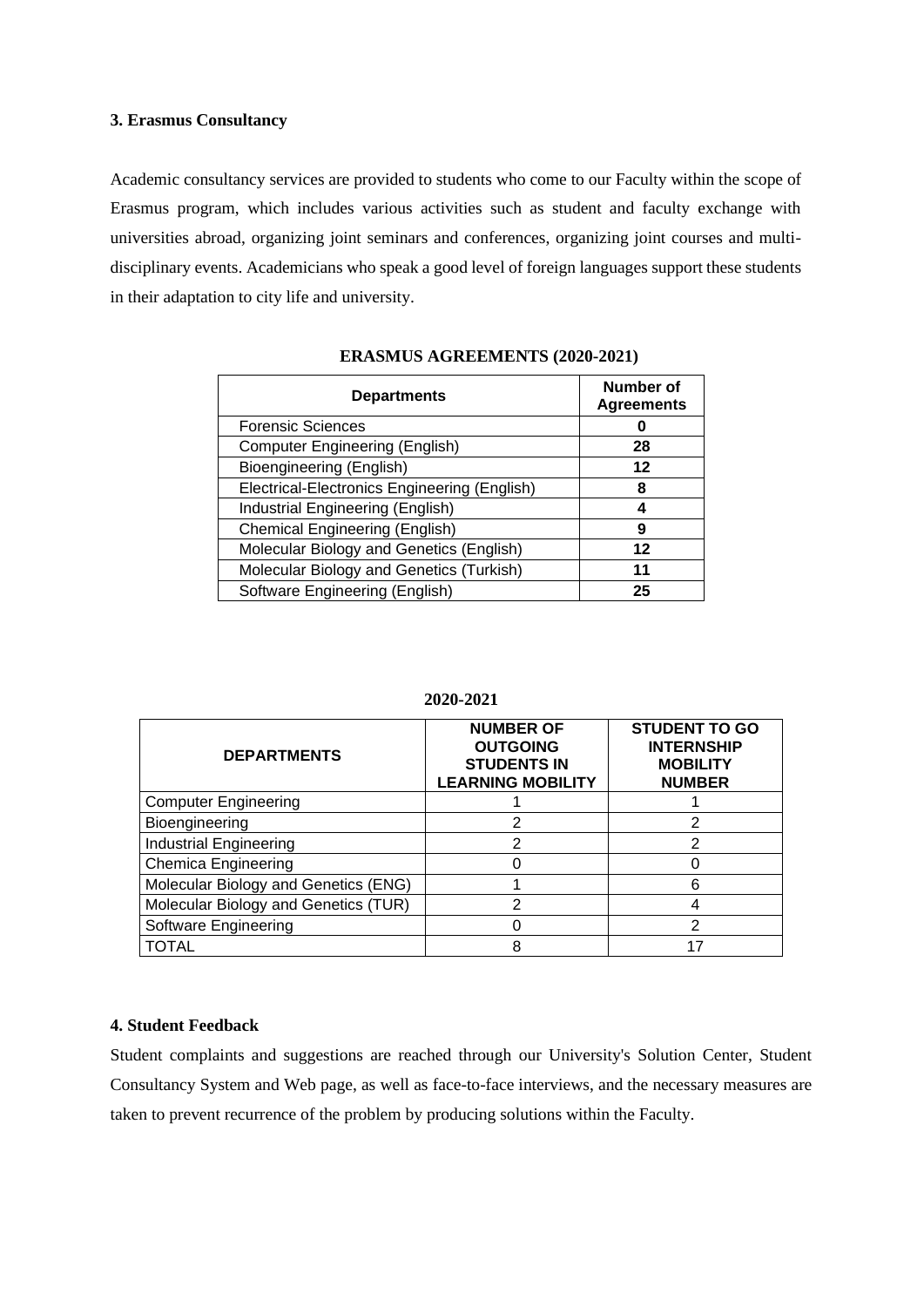#### **5.1. Meetings with the Rector**

Every year, our Founding Rector Prof. Dr. Nevzat Tarhan and our Rector Mehmet Zelka meet with our faculty students and listen to their views on the University and the Faculty while chatting with the students. The issues raised in these meetings are noted, and our Faculty, together with the Rector's Office, puts the demands and evaluations on-site into practice within a specific plan.

#### **5.2. Student Surveys**

The results of the survey results applied to students for the spring term of the 2020-2021 Academic Year in Uskudar University, have been examined on the basis of departments and the results of the educationoriented evaluation of the Faculty of Engineering and Natural Sciences are as follows:



#### **General Evaluation of 2020-2021 Fall-Spring Semester Course Survey Reports**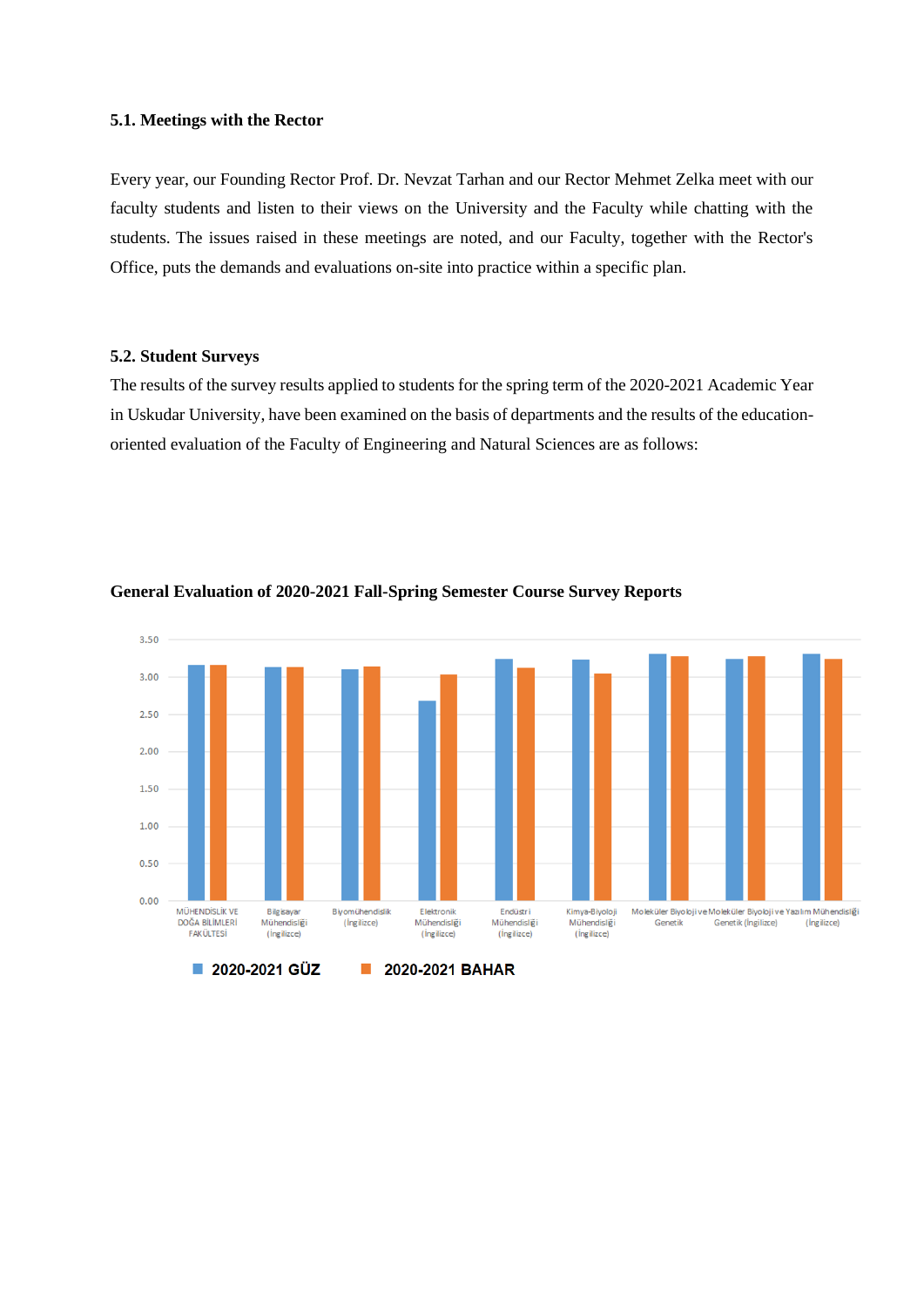## **III. ACADEMIC ACTIVITIES**

#### **1. Research Strategy and Objectives**

Our faculty's research strategies and objectives are in line with our University's 2019-2023 Strategic Plan.

#### **Research Strategy of our Faculty:**

Increasing R&D resources and efficiency,

To strengthen the culture of science, research, creativity and innovation,

To support the study and research process of students with a high motivation with the faculty members, To contribute to technology and universal science by producing new knowledge with researches carried out by considering national priorities,

To give importance and priority to research and development and integrated education,

On the other hand, to continue to increase high-impact research in areas where the Faculty is strong, and on the other hand, to aim to play a leading role in emerging areas,

To increase interdisciplinary research and development activities with the advantage of increasing number of departments in the faculty every year,

Producing scientific knowledge, disseminating it and making it available to society,

To encourage all paths and stakeholders to contribute to the country's economy by turning scientific knowledge into technology.

#### **Research Objectives of our Faculty:**

Visibility of science, creativity and innovation,

Strengthening R& D infrastructure and diversifying resources,

Developing structures and processes that provide and encourage R&D conditions and opportunities,

R&D outputs, etc. transforming it into a product with economically added value,

Promoting program curricula within the framework of our R&D focus in program curriculum,

Ensuring the visibility of R&D activities both at the university and among external stakeholders,

Ensuring internal and external stakeholder sharing in the process of creating R&D outputs.

#### **2. Research Resources**

In line with our University's 2019-2023 Strategic Plan, our R&D, PARGE, laboratory, Application and Research Centers create financial resources with physical infrastructure for research and development activities.